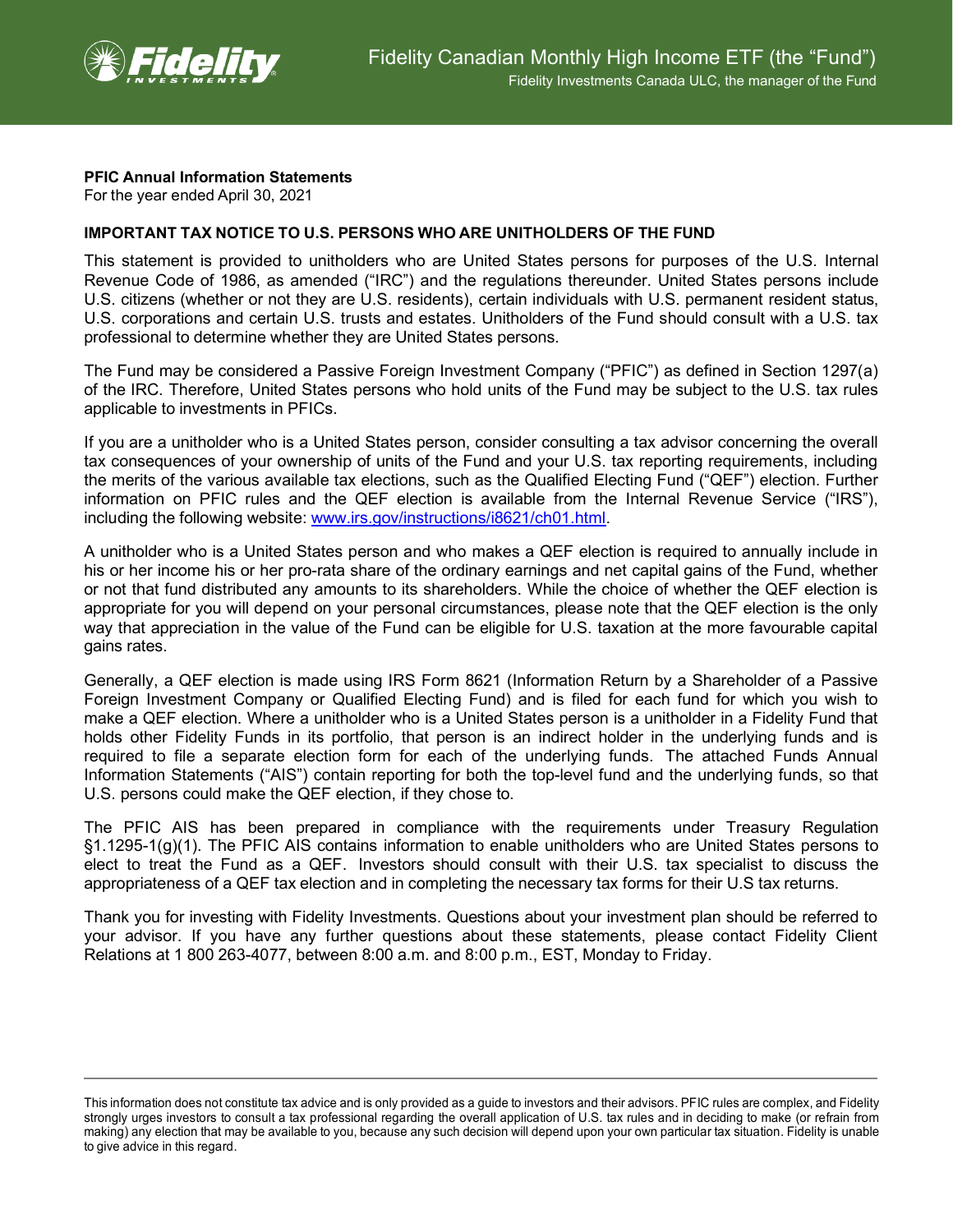

## **PFIC Annual Information Statements (US\$)**

For the Fund's PFIC taxation year ended April 30, 2021

- 1. This Information Statement applies to the PFIC taxation year of Fidelity Canadian Monthly High Income ETF (the "Fund") commencing on May 01, 2020 and ending on April 30, 2021.
- 2. The per-unit, per-day amounts of ordinary earnings and net capital gains of the Fund and it's lower-tier Fund(s) as applicable, for the period specified in paragraph (1) are provided in the table:

| <b>FIDELITY FUND HELD DIRECTLY</b>                         |                                       | <b>ORDINARY</b><br><b>EARNINGS \$</b> |                                                  | <b>NET CAPITAL</b><br><b>GAIN \$</b>         |
|------------------------------------------------------------|---------------------------------------|---------------------------------------|--------------------------------------------------|----------------------------------------------|
| Fidelity Canadian Monthly High Income ETF                  |                                       | 0.00000000                            |                                                  | 0.00000000                                   |
| <b>FIDELITY LOWER-TIER FUNDS</b><br><b>HELD INDIRECTLY</b> | <b>ORDINARY</b><br><b>EARNINGS \$</b> | <b>NET CAPITAL</b><br><b>GAIN \$</b>  | <b>FUND'S U.S. TAX</b><br><b>YEAR COMMENCING</b> | <b>FUND'S U.S. TAX</b><br><b>YEAR ENDING</b> |
| Fidelity Systematic U.S. High Yield Bond ETF               | 0.00008695                            | 0.00000000                            | May 01, 2020                                     | April 30, 2021                               |
| Fidelity Systematic Canadian Bond Index ETF                | 0.00018512                            | 0.00000392                            | May 01, 2020                                     | April 30, 2021                               |
| Fidelity Global Core Plus Bond ETF                         | 0.00027217                            | 0.00000000                            | May 01, 2020                                     | April 30, 2021                               |
| Fidelity U.S. High Quality Index ETF                       | 0.00018182                            | 0.00016034                            | May 01, 2020                                     | April 30, 2021                               |
| Fidelity International High Quality Index ETF              | 0.00006878                            | 0.00001406                            | May 01, 2020                                     | April 30, 2021                               |
| Fidelity Floating Rate High Income Multi-Asset Base Fund   | 0.00001071                            | 0.00000000                            | May 01, 2020                                     | April 30, 2021                               |
| Fidelity American High Yield Fund                          | 0.00001636                            | 0.00000000                            | May 01, 2020                                     | April 30, 2021                               |
| Fidelity Global Credit Ex-U.S. Investment Trust            | 0.00000000                            | 0.00000000                            | May 01, 2020                                     | April 30, 2021                               |
| Fidelity U.S. Money Market Investment Trust                | 0.00000000                            | 0.00000000                            | May 01, 2020                                     | April 30, 2021                               |
| Fidelity Canadian Money Market Investment Trust            | 0.00000065                            | 0.00000000                            | May 01, 2020                                     | April 30, 2021                               |
| Fidelity Canadian High Dividend Index ETF                  | 0.00000000                            | 0.00000000                            | May 01, 2020                                     | April 30, 2021                               |
| Fidelity U.S. High Dividend Index ETF                      | 0.00000000                            | 0.00000000                            | May 01, 2020                                     | April 30, 2021                               |
| Fidelity U.S. Dividend for Rising Rates Index ETF          | 0.00000880                            | 0.00000000                            | May 01, 2020                                     | April 30, 2021                               |
| Fidelity International High Dividend Index ETF             | 0.00000000                            | 0.00000000                            | May 01, 2020                                     | April 30, 2021                               |

To determine your pro-rata share of the amounts of ordinary earnings and net capital gains of the Fund and each of its lower-tier fund(s) held directly and indirectly, as applicable, multiply the per-unit per-day amounts indicated above by the number of units of the Fund held and the number of days you held the units during the Fund's PFIC taxation year.

Here is an example to illustrate the calculation using the per-unit, per-day factors.

You own 100 units of Fund A from the period May 1, 2020 through October 31, 2020. You purchased an additional 100 units of Fund A on November 1, 2020. You did not sell any units of the Fund at any time during the year. Fund A has a PFIC taxation year end of April 30, 2021.

The Fund's ordinary earnings were \$0.001 per unit, per day.

Result: Your ordinary earnings for 2021 of the directly held fund are (\$0.001 \* 183 days \* 100) + (\$0.001 \*180 days\* 200) = \$54.30

Use the same calculation method in the example above, to determine your pro-rata share of the amounts of ordinary earnings and capital gains for any applicable lower-tier Fund(s).